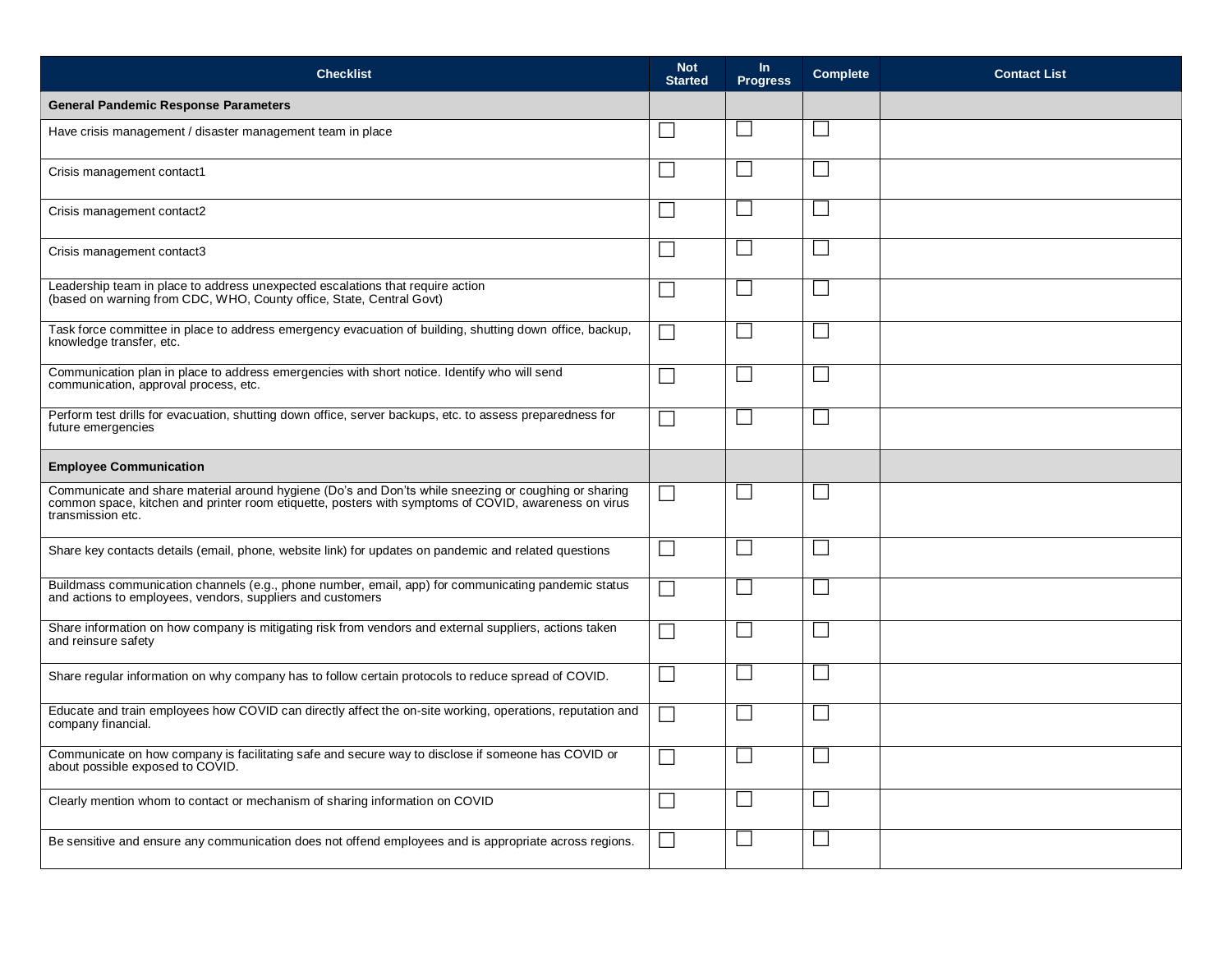| Share publicly available information on pandemic, how to get tested, locations etc.                                                                                             |                             |                          |                             |  |
|---------------------------------------------------------------------------------------------------------------------------------------------------------------------------------|-----------------------------|--------------------------|-----------------------------|--|
| Update and share any company sponsored health programs and any changes to health benefits, including availability of special screening facilities that company might provide.   | Π                           |                          | L.                          |  |
| Ensure company clearly states and explains any possible impact to compensation (if any) or ensure no-<br>punitive action will be taken for those directly impacted by COVID     |                             |                          |                             |  |
| Ensure employees with any symptoms or testedpositive for COVID are not stigmatized                                                                                              |                             |                          | <b>College</b>              |  |
| Communicate and explain how employee's data is secure and share privacy related communications often.<br>Ensure employees feel comfortable to share health related information. |                             |                          |                             |  |
|                                                                                                                                                                                 |                             |                          |                             |  |
| <b>Employee Staffing</b>                                                                                                                                                        |                             |                          |                             |  |
| Decide if you are going to reopen in stages (Staggered reopen)                                                                                                                  | ×                           |                          |                             |  |
| Decide if you need to adjust business hours or implement shifts                                                                                                                 | ×                           |                          |                             |  |
| Identify priority of teams for returning to work (E.g. Admins and Tech first, Followed by finance, marketing)                                                                   | $\overline{\phantom{a}}$    |                          | $\mathcal{L}_{\mathcal{A}}$ |  |
| Contact employees and supervisors for their input on reopening and any special needs                                                                                            |                             |                          | L.                          |  |
| Ensure you have a mechanism to allocate employees to different shifts or time slots, avoid overcrowding or<br>double booking                                                    | $\overline{\phantom{0}}$    | ×.                       | e de                        |  |
|                                                                                                                                                                                 |                             |                          |                             |  |
| <b>Social Distancing</b>                                                                                                                                                        |                             |                          |                             |  |
| Ensure you have ways to implement social distancing                                                                                                                             | $\sim$                      |                          | <b>Contract</b>             |  |
| Move employee workstations at least 6 feet apart or provide enough separation to maintain 6 feet distance                                                                       |                             |                          | L.                          |  |
| Assess if you need barriers or increase the cube height                                                                                                                         |                             |                          | L.                          |  |
| Eliminate shared workstations                                                                                                                                                   |                             |                          |                             |  |
| Have dedicated rooms and open areas with video conferencing capabilities                                                                                                        |                             |                          | П                           |  |
| Allow remote working when possible                                                                                                                                              | $\mathcal{L}_{\mathcal{A}}$ | $\overline{\phantom{0}}$ | $\sqcup$                    |  |
| Avoid or limit non-critical business travel                                                                                                                                     | $\mathcal{L}_{\mathcal{A}}$ | $\Box$                   | $\overline{\phantom{a}}$    |  |